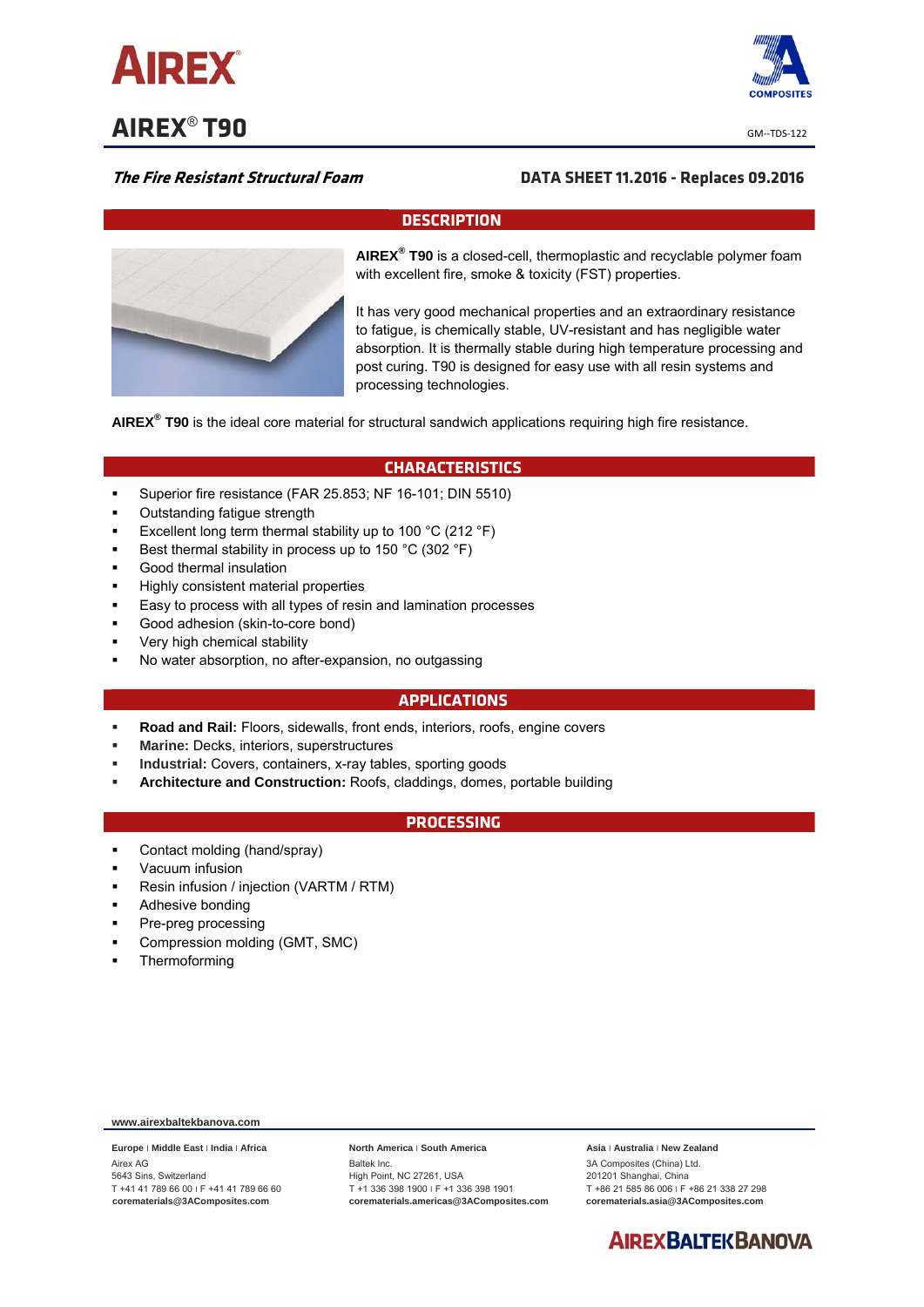# **AIREX**



| <b>MECHANICAL PROPERTIES</b>                       |                     |                   |                       |                 |                    |                  |                    |  |
|----------------------------------------------------|---------------------|-------------------|-----------------------|-----------------|--------------------|------------------|--------------------|--|
| Typical properties for AIREX® T90                  |                     | Unit<br>(metric)  | Value $1)$            | T90.60          | T90.100            | T90.150          | T90.210            |  |
| Density                                            | <b>ISO 845</b>      | kg/m <sup>3</sup> | Average<br>Typ. range | 65<br>$60 - 70$ | 110<br>$105 - 115$ | 145<br>140 - 150 | 210<br>$200 - 220$ |  |
| Compressive strength<br>perpendicular to the plane | <b>ISO 844</b>      | N/mm <sup>2</sup> | Average<br>Minimum    | 0.80<br>0.7     | 1.4<br>1.2         | 2.2<br>2.0       | 3.8<br>3.2         |  |
| Compressive modulus<br>perpendicular to the plane  | <b>ISO 844</b>      | N/mm <sup>2</sup> | Average<br>Minimum    | 50<br>35        | 80<br>70           | 105<br>95        | 170<br>145         |  |
| Tensile strength<br>perpendicular to the plane     | ASTM C297           | N/mm <sup>2</sup> | Average<br>Minimum    | 1.5<br>1.2      | 2.2<br>1.6         | 2.7<br>2.2       | 3.0<br>2.4         |  |
| Tensile modulus<br>perpendicular to the plane      | ASTM C297           | N/mm <sup>2</sup> | Average<br>Minimum    | 85<br>70        | 120<br>90          | 170<br>140       | 225<br>180         |  |
| Shear strength                                     | <b>ISO 1922</b>     | N/mm <sup>2</sup> | Average<br>Minimum    | 0.46<br>0.4     | 0.8<br>0.7         | 1.2<br>1.1       | 1.85<br>1.5        |  |
| Shear modulus                                      | <b>ISO 1922</b>     | N/mm <sup>2</sup> | Average<br>Minimum    | 12<br>10.5      | 20<br>18           | 30<br>26         | 50<br>44           |  |
| Shear elongation at break                          | <b>ISO 1922</b>     | $\frac{0}{0}$     | Average<br>Minimum    | 25<br>15        | 10<br>5            | 8<br>4           | 5<br>3             |  |
| Thermal conductivity<br>at $10^{\circ}$ C          | EN 12667            | W/m.K             | Average               | 0.037           | 0.035              | 0.038            | 0.045              |  |
| Standard sheet                                     | Width <sup>2)</sup> | $mm \pm 5$        |                       | 1220            | 1220               | 1220             | 1220               |  |
|                                                    | Length $^{2)}$      | $mm \pm 5$        |                       | 2440            | 2440               | 2440             | 2440               |  |
|                                                    | <b>Thickness</b>    | $mm \pm 0.5$      |                       | 5 to 100        | 5 to 100           | 5 to 100         | 5 to 100           |  |

Finishing Options, other dimensions and closer tolerances upon request 1*)*

<sup>1)</sup> Minimum values acc. DNV definition; test sample thickness 20 mm except thermal conductivity (50mm) <sup>2)</sup> Alternative width 610 mm, alternative length 1220 mm

| Fire performance                             | <b>Standard</b>          |                         | T90.60                                                     | T90.100                        | T90.150                        | T90.210         |
|----------------------------------------------|--------------------------|-------------------------|------------------------------------------------------------|--------------------------------|--------------------------------|-----------------|
| <b>Aircraft</b>                              | FAR/CS 25.853/ABD0031    | Flammability (60s)      | passed                                                     | passed                         | passed                         | passed          |
|                                              | FAR/CS 25.853/ABD0031    | Smoke density           | passed                                                     | passed                         | passed                         | passed          |
|                                              | FAR/CS 25.853/ABD0031    | Toxicity                | passed                                                     | passed                         | passed                         | passed          |
| Rail                                         | DIN 5510/2 / DIN 54837   | Burning behavior        | S4                                                         | S4                             | S4                             | S4              |
|                                              | DIN 5510/2 / DIN 54837   | Smoke density           | SR <sub>2</sub>                                            | SR <sub>2</sub>                | SR <sub>2</sub>                | SR <sub>2</sub> |
|                                              | DIN 5510/2 / DIN 54837   | Dripping                | ST <sub>2</sub>                                            | ST <sub>2</sub>                | ST <sub>2</sub>                | ST <sub>2</sub> |
|                                              | DIN 5510/2 / DIN 53438-2 | Edge flaming            | S1/K1                                                      | S <sub>1</sub> /K <sub>1</sub> | S <sub>1</sub> /K <sub>1</sub> | tbd             |
|                                              | DIN 5510/2               | Toxicity (FED)          | < 0.1                                                      | < 0.1                          | < 0.1                          | < 0.1           |
| Rail                                         | NF 16-101                | Flammability            | M <sub>2</sub>                                             | M1                             | M1                             | M1              |
|                                              | NF 16-101                | Smoke density           | F1                                                         | F <sub>1</sub>                 | F1                             | F1              |
| Rail                                         | EN 45545-2               | Sandwich                | HL3 achievable, depending on sandwich design <sup>3)</sup> |                                |                                |                 |
|                                              |                          | Core alone              | HL3 achievable $4)$                                        |                                |                                |                 |
| <b>Building &amp;</b><br><b>Construction</b> | DIN 4102-1               | <b>Material Class</b>   | tbd                                                        | <b>B1</b>                      | tbd                            | <b>B1</b>       |
| <b>Building &amp;</b>                        | EN 13501-1               | Fire reaction behaviour |                                                            | C                              |                                | C               |
| <b>Construction</b>                          | EN 13501-1               | Smoke production        | tbd                                                        | s2                             | tbd                            | s2              |
|                                              | EN 13501-1               | Flaming droplets        |                                                            | d <sub>0</sub>                 |                                | d <sub>0</sub>  |

<sup>3)</sup> Certificates available for specific sandwich designs

<sup>4)</sup> Depending on density, thickness and application; test results on request

The data provided gives approximate values for the nominal density and DNV minimum values according to DNV type approval certificate.

The information contained herein is believed to be correct and to correspond to the latest state of scientific and technical knowledge. However, no warranty is made, either expressed or implied, regarding its accuracy or the results to be obtained from the use of such information. No statement is intended or should be construed as a recommendation to infringe any existing patent.

GM--TDS-122